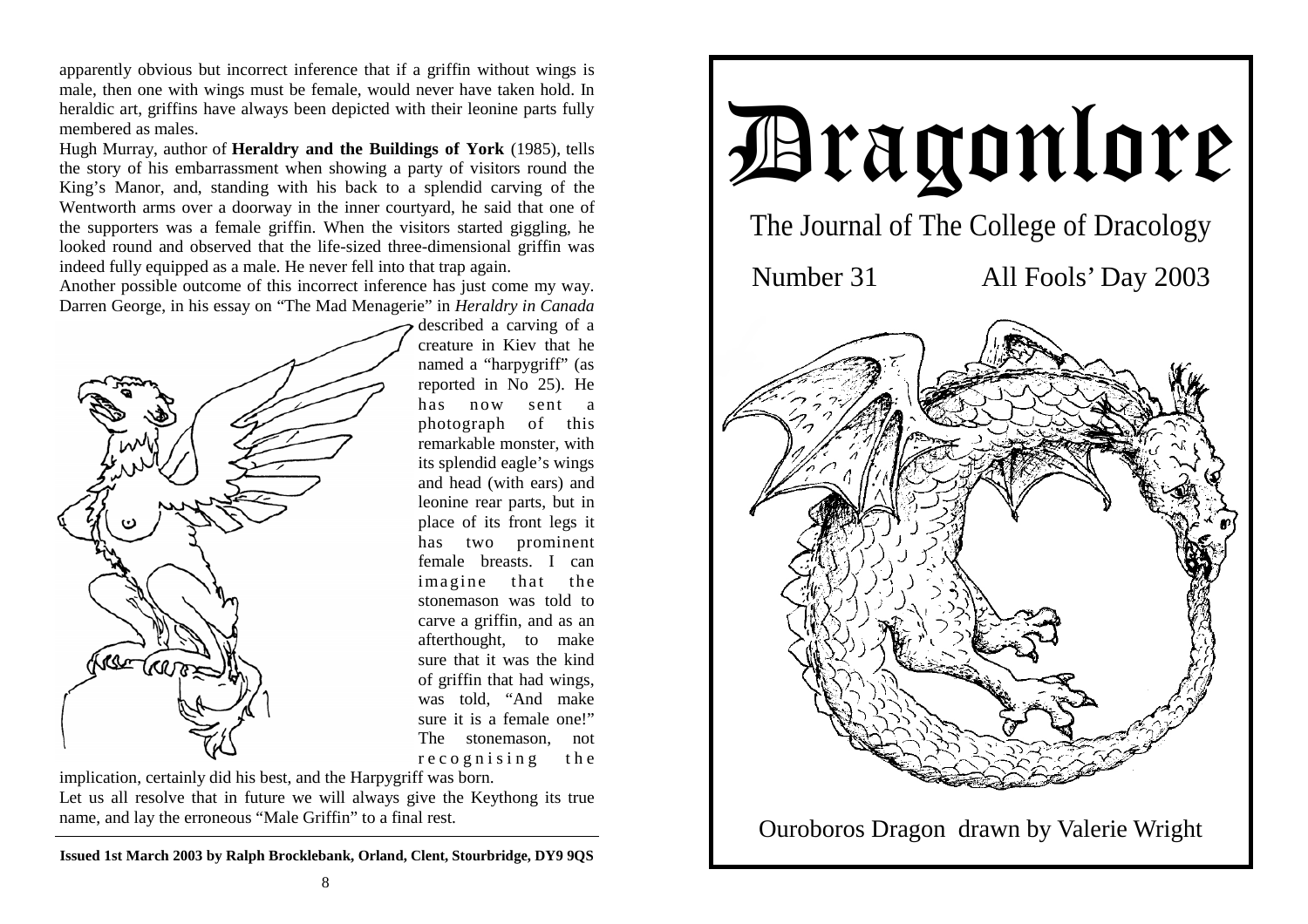## **The College of Dracology for the Study of Fabulous Beasts**

It has become a tradition in Britain that on All Fools' Day many newspapers print an entirely spurious yet plausible item, to see how many of their readers they can deceive. The BBC has also played this game, and its report on the Italian spaghetti harvest is fondly remembered. Perhaps the whole of dracology could be seen in this light, and certainly many of the more bizarre monsters reported in recent years have turned out to be delightful hoaxes (Bigfoot, Jackalopes and stuffed mermaids come to mind), whilst some of the curious Tudor inventions (*see opposite*) seem to have had a mischievous origin and were surely not intended to be taken for real creatures. One hardly likes to impute a playful purpose to the devout compilers of bestiaries, yet some of their wild animals and the tales told about them beggar belief. Were they really so gullible, or did they too have a sense of humour? Another category contains those literary creations which are designed to amuse or impress, or even scare or alarm, but not to deceive. To the Jabberwock, the Quangle-Wangle, Triffid and Snark in our *A to Z* should be added the **Pushme-pull-you** from Hugh Lofting's *Dr Dolittle* books, as I have been reminded by Hamish Wilson, who is a vet and knows his animals. (Hamish was puzzled by this beast's internal anatomy. It takes in food at both ends, but what happens then?)

Whereas hoaxes are "exposed," true origins are "uncovered," and this is what we are seeking to do for the hardy core of fabulous beasts in our studies dragons, griffins, unicorns and the like. The others are decorative sidelines, added in for a bit of fun but not to be taken too seriously. April fools, perhaps.

*The Ouroboros Dragon on the cover (also spelled Uroboros, see the A to Z in No 11) takes its name from the Greek word meaning "tail-biter" and was a favourite subject with the wood carvers who decorated our churches, being seen as a symbol for Eternity. It does not appear to have been accepted into English heraldry, but is known on the continent, as seen in the Czech dragon in No 27, page 7. Our cover picture is taken from Brian Wright's book on Somerset Dragons and was drawn by his wife Valerie. This book is full of gems. Whereas I had failed to turn up any Cornish dragons for St Piran (see No 27), Wright has found one for St Petroc which was famous enough to have strayed beyond his home town of Padstow into neighbouring counties. He suspects that the Padstow "hobby horse" and a similar one in Minehead, both still celebrated today, actually originated in festive dragons similar to Norwich's Snap (see No 30).*

## **An Alphabet of Queries (15)**

Whence cometh the name Keythong for the Male Griffin? In *The Coat of Arms, No 98* (1976), the late Sir Colin Cole, who was himself quite an authority on heraldic monsters, wrote a substantial 8-page review of *The Heraldic Imagination* by his colleague



and fellow herald Rodney Dennys, in which he submitted the view that the appellation "male griffin" for a distinct monster was a mistake. In a manuscript in the College of Arms collection describing Edward IV's French Expedition of 1475, there is a thumb-nail sketch *(see above)* of the badge of John Butler, Earl of Ormond, showing a leonine creature with a griffin's head and three bursts of rays issuing from its body, clearly captioned "**peyr keythongs**." Oddly enough, Dennys reproduces this sketch in his book, though he seems to have overlooked its significance. The rays should be interpreted as a sunburst, rather than the metallic spikes which later artists



have made of them, not understanding their significance (though admittedly, golden sunrays and metal spikes are hard to differentiate in stylized drawings), thus identifying the keythong as a truly cosmic creature, symbol of the Sun, as indeed was the griffin itself. If the rays were taken as spikes, perhaps the name was meant to be "mailed griffin," that is, armoured (they were not very good at spelling in those days). The keythong should therefore take its

*"Male Griffin" from Barnes: Monsters in Heraldry* 

place alongside those other Tudor specialities which occur in single grants, and Cole wrote that "the so-called male griffin should be driven from the scene and from the ken of the Kings of Arms." Had this been done, the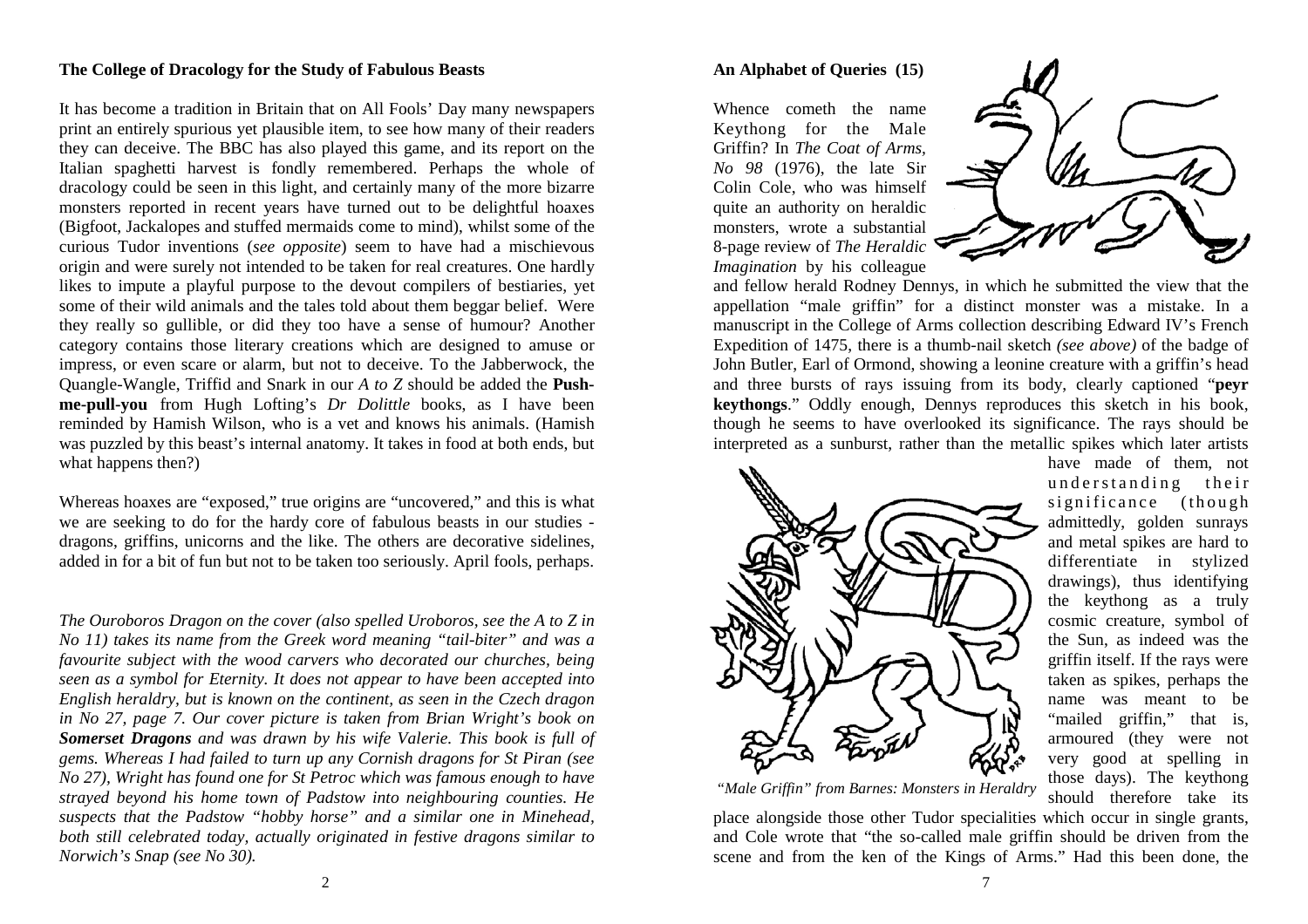## FEEDBACK

Following the query asked about the Order of the Dragon in No 29, p 6, CEJ Smith has sent excerpts from **The Knights of the Crown** by J. D'Arcy Bolton, where it is described as the Society of the Dragon and not strictly an Order of Knighthood. It did not long survive its founder, but during its short life used a variety of insignia, as shown here:-



Examples of the badge of the Dragon taken from a variety of embroideries, stained glass, tombs and metalwork, all fifteenth century.

Heraldic monsters used in Tudor times fall into three classes. First are those classical beasts that had already been adopted into heraldic usage, such as the Dragon, Griffin and Unicorn. Second are various curiosities which the Tudor heralds found in the bestiaries and introduced into their practice, such as the Bonacon, Parandrus and Theow. And third are those strange inventions of their own with no known provenance, which mostly occur only in single grants of arms, and which some think should be regarded as the private property of the families to whom they were granted. Their names also provide an etymological enigma. A selection from our *A to Z* would include the Allocamelus, Alphyn, Apres, Bagwyn, Boreyne, Calopus, Calygreyhound, Caretyne, Egrentyne, Gamelyon, Musimon, Nebek, Pantheon, Polyger, Trogodice and Ypotryll. Some of these are illustrated here, from *The Heraldic Art Source Book* (Spurrier 1997), whose clear line drawings are based on the rather fuzzy sketches found in the records of the College of Arms. A few of these original drawings are reproduced in **The Heraldic Imagination** by Rodney Dennys (London 1975). Dennys has given his opinion that new monsters should not be invented capriciously for heraldic use, but he appeared to allow that these Tudor oddities might yet be found appropriate applications.





Alphyn (Lord de la Warr)



Caretyne Caretyne Egrentyne Gamelyon<br>
(Sir Francis Bryan) (Sir John Fastolf) (Thomas Gardner)



Calopus (Sir Godfrey Foljambe)